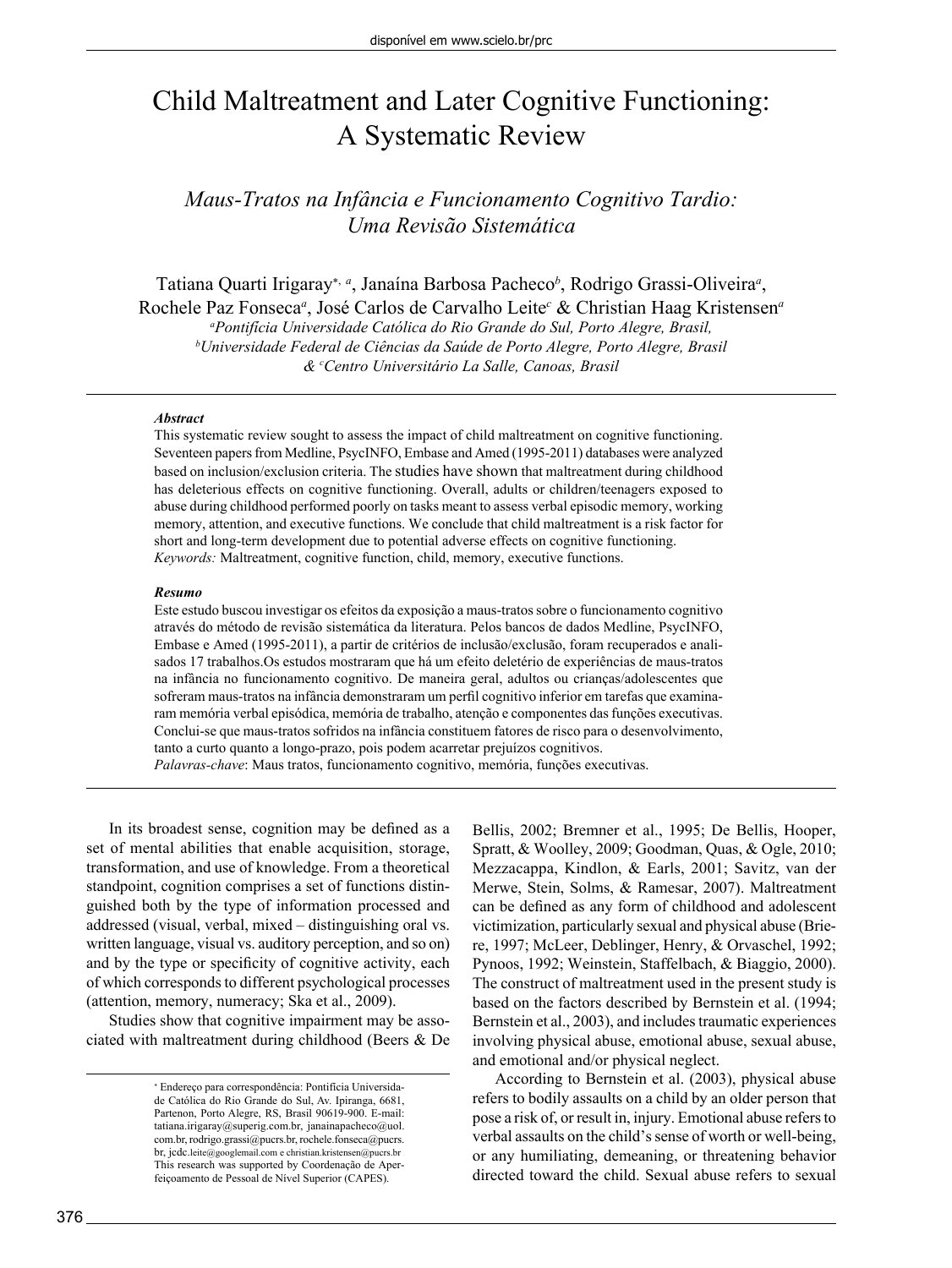contact or conduct between a child and an older person, including assault if the child resists, or inappropriate touching or fondling with sexual intent. Physical neglect is defined as the failure of caregivers to ensure that a child's basic needs, such as food, shelter, clothing, safety, and health, are met. Lack of parental supervision also constitutes physical neglect if it places the child at risk. Finally, emotional neglect refers to the failure of caretakers to provide a child's basic psychological and emotional needs, such as love, encouragement, belonging, and support.

According to Briere and Elliott (2003), there is no consensus as to the estimated prevalence of child maltreatment. Possible reasons for the wide variability of prevalence estimates include different definitions of maltreatment, use of different research methods, and varying representativeness of studied samples. In a U.S. study of physical and sexual abuse in a sample of 1,442 adults, the prevalence of sexual abuse was determined as 14.2% among men and 32.3% among women; 22.2% of men and 19.5% of women reported having been physically abused during childhood (Briere & Elliott, 2003). Another U.S. study, carried out on a sample of 15,197 young adults, found neglect to be the most prevalent form of maltreatment (41.5%), followed by physical abuse (28.4%); sexual abuse was least prevalent, accounting for 4.5% of cases (Hussey, Chang, & Kotch, 2006).

MacMillan et al. (1997) assessed 9,953 subjects aged 15 years or older in Ontario, Canada, and found the prevalence of physical maltreatment to be 31.2% in men and 21.1% in women. Childhood sexual abuse was reported by more women  $(12.8\%)$  than men  $(4.3\%)$ . A study of 2,869 young adults in the United Kingdom found the overall prevalence of maltreatment to be 16%. Sexual abuse was experienced by 11% of participants, followed by physical abuse (7%), emotional abuse  $(6\%)$ , absence of care  $(6\%)$ , and absence of supervision (5%; May-Chahal & Cawson, 2005).

In Brazil, studies on the prevalence of child maltreatment are scarce. Brito, Zanetta, Mendonça, Barison, and Andrade (2005) assessed the frequency of domestic violence against children by means of interviews with 150 families in the municipality of São José do Rio Preto, São Paulo. Physical violence was the most prevalent form of maltreatment, experienced in 58% of analyzed cases. Neglect and psychological abuse were experienced by 34.5% of subjects, and sexual abuse, by 29%. Psychological violence was least prevalent, accounting for only 14% of cases. Another Brazilian study calculated the prevalence rate of child maltreatment as 5.7%, on the basis of information provided by the educational sector; neglect was the most common form of maltreatment in this sample (Faleiros, Matias, & Bazon, 2009).

The association between maltreatment and cognitive development has been systematically investigated throughout the life cycle (De Bellis, Hooper, & Sapia, 2005). For instance, studies suggest that chronic abuse and neglect in childhood have a devastating effect on brain maturation and organization processes (Bremner, 1999; De Bellis, 2005; Glaser, 2000), including functional and structural changes in childhood, adolescence, and adulthood (Grassi-Oliveira, Ashy, & Stein, 2008). Child maltreatment can lead to specific deficits in short-term verbal memory (Bremner et al., 1995), visual memory (Savitz et al., 2007), executive functions (Mezzacappa et al., 2001), and sustained attention (Beers & De Bellis, 2002). Child maltreatment may also be associated with global cognitive deficits, including impaired intelligence, poor academic performance, and memory and learning disabilities (De Bellis et al., 2009; Goodman et al., 2010). Children with a history of abuse and post-traumatic stress disorder (PTSD) perform poorly on measures of attention and executive function (Beers & De Bellis, 2002). Although evidence is mounting on the effects of traumatic events on children, adolescents, and adults, there is little information on their effect in older persons. Most studies on the developmental effects of trauma in older persons have been restricted to survivors of imprisonment or captivity during wartime (Yehuda, Stavitsky, Tischler, Golier, & Harvey, 2005).

Child maltreatment constitutes a major public health and social welfare issue, as it has adverse long-term consequences that will affect the child throughout his or her life cycle, as well as the child's family and society at large (Brito et al., 2005; Gilbert et al., 2009). Exposure to maltreatment in childhood is also associated with psychological consequences. Studies have demonstrated a relationship between the experience of child maltreatment and later substance abuse, mental disorders (depression, anxiety, suicide), high-risk sexual behavior, obesity, and criminality, which persist throughout adulthood (Dube et al., 2003; Gilbert et al., 2009; Johnson et al., 2002; Mullen, Martin, Anderson, Romans, & Herbison, 1996).

Child maltreatment has also been singled out as one of many factors that can affect academic performance (Kendall-Tackett & Eckenrode, 1996; Kurtz, Gaudin, Wodarski, & Howing, 1993; Rowe, & Eckenrode, 1999; Shonk, & Cicchetti, 2001). Studies show that maltreated children have poorer educational attainment and are more likely to require special education as compared with children who have no history of maltreatment (Boden, Horwood, & Fergunsson, 2007; Lansford et al., 2002). Furthermore, children exposed to physical abuse and neglect tend to score poorly on reading and math tests, be more likely to repeat a grade, receive lower grades, and exhibit a greater incidence of discipline problems than children not exposed to abuse (Eckenrode, Laird, & Doris, 1993). Strathearn, Gray, O'Callaghan and Wood (2001) found neglectful parental supervision during childhood to be associated with significantly lower intellectual development, persistently low IQ, and poor academic performance during adulthood.

The objective of this study is to investigate the association between exposure to maltreatment in childhood and later cognitive functioning. Toward that end, we shall review the existing literature on this topic, with a focus on empirical studies that compare exposed to nonexposed individuals.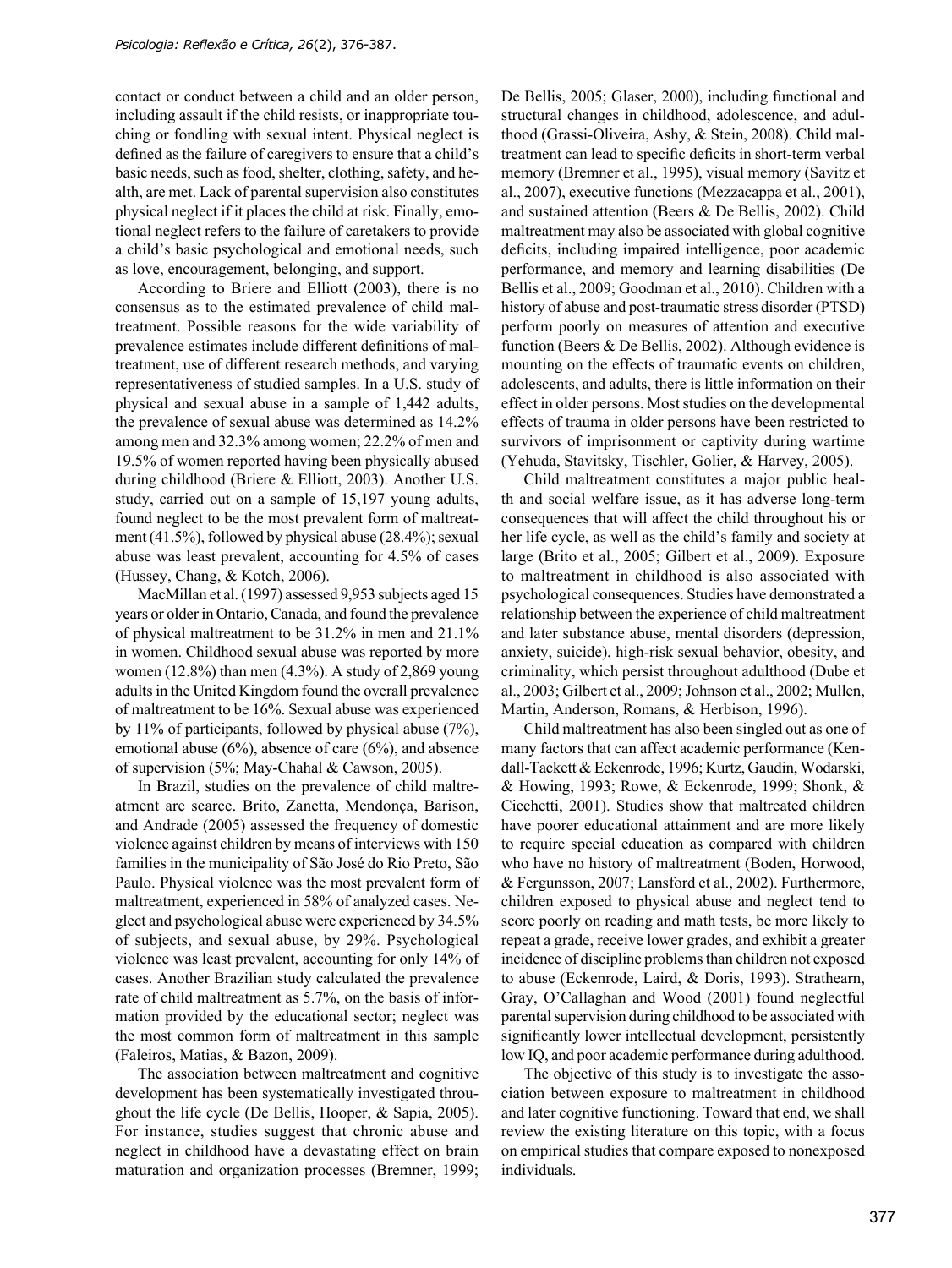#### **Method**

The MEDLINE, PsycINFO, Embase, and Amed (through Ovid) were searched using various key words and MeSH (Medical Subject Headings) identifiers. The key words used were: maltreatment (or "sexual abuse", "psychological abuse", "physhical abuse", "child neglect", "treatment neglect", "sexual aggression", "psychological aggression", "physical aggression", "intentional injury") and cognition (or "awareness", "cognitive dissonance", "consciousness", "neuropsychology", "cognitive functions", "temporal orientation", "spatial orientation", "perception", "memory", "arithmetic skills", "language", "praxis", "executive functions") and child (or "human development", "child development", "childhood", "children", "infant", "infancy"). Searches were limited to English-language empirical studies, carried out on human subjects, and published in peer-reviewed journals, for which abstracts and references were available. Qualitative studies were excluded from the sample, as were duplicate articles. Searches were not restricted to any timeframe.

All studies selected for this systematic review were identified with the above search strategy. The aforementioned search strings yielded 404 abstracts, published between 1995 and 2011, from the MEDLINE, PsycINFO, Embase, and Amed databases. Each abstract was analyzed by two independent examiners according to the following criteria for inclusion: (a) empirical investigation of the effects of child maltreatment on cognitive functioning; (b) cross- -sectional, case-control, randomized clinical trial, or cohort design; and (c) presence of a control group composed of individuals who were not exposed to maltreatment during childhood. A control group was required so as to limit the review to studies with a higher level of evidence quality. For the purposes of this systematic review, the independent variable child maltreatment was defined according to Bernstein et al. (1994; Bernstein et al., 2003), and thus includes traumatic experiences involving physical abuse, emotional abuse, sexual abuse, emotional neglect, and physical neglect.

Application of the criteria for inclusion narrowed the initial sample down to 22 abstracts. The full text of the corresponding articles was analyzed, and nine studies were excluded for failure to meet the objectives of the present study. In an attempt to extend the sample, the references of all selected articles were analyzed; this strategy yielded seven new studies of interest, two of which met the criteria for inclusion. After analysis by three experts, a further four articles were recommended for inclusion. Two of these four met the criteria for inclusion and were added to the sample. The Figure 1 shows the flowchart of the systematic review performed in this study.

#### **Results**

The present systematic review included a total of 17 articles. All selected studies used an experimental group

(EG, subjects exposed to some form of maltreatment) and a control group (CG, individuals not exposed to maltreatment). The selected studies were published between 1995 and 2011. Of the 17 studies included in the review, 16 used a case-control design and one was cross-sectional. Six studies (35.3%) assessed a total of 853 children and/ or adolescents between the ages of 3.6 and 17.9. These participants were distributed evenly in terms of gender, with 424 (49.7%) male children and/or adolescents and 429 (50.3%) female children and/or adolescents in the sample. The eleven remaining studies assessed a total of 487 adults, 380 of whom (78.0%) were women and 107 (22.0%) were men. The ages of adult participants ranged from 18 to 56.

Eight studies (47%) evaluated the effects of sexual abuse on cognition (Bremner, Vermetten, Afzal, & Vythilingam, 2004; Bremner et al., 2003; De Bellis, Hooper, Wooley, & Shenk, 2010; Lysaker, Meyer, Evans, & Marks, 2001; Navalta, Polcari, Webster, Boghossian, & Teicher, 2006; Porter, Lawson, & Bigler, 2005; Stein, Hanna, Vaerum, & Koverola, 1999; Stein, Koverola, Hanna, Torchia, & McClarty, 1997). De Bellis et al. (2010) also studied the effects of general maltreatment. Four focused on neglect instead; Grassi-Oliveira et al. (2008) specifically investigated physical neglect and Grassi-Oliveira, Gomes, and Stein (2011) specifically investigated the consequences of childhood emocional neglect, whereas the two remaining studies (De Bellis et al., 2009; Nolin & Ethier, 2007) did not specify type of neglect. Nolin and Ethier (2007), in addition to studying the effects of neglect as a single variable, also analyzed the role of neglect when associated with physical abuse. Hence, two studies analyzed the effects of more than one form of maltreatment: sexual abuse and physical abuse (Bremner et al., 1995) and neglect and physical abuse (Nolin & Ethier, 2007). Beers and De Bellis (2002) and Shannon et al. (2011) studied maltreatment as an umbrella variable that included sexual abuse, physical abuse, emotional abuse, emotional neglect and witnessing domestic violence during childhood. Choi, Jeong, Rohan, Polcari, and Teicher (2009) assessed the effects of verbal abuse on cognition.

As shown in Table 1, the selected studies used several assessment instruments and analyzed more than one aspect of cognition. The most often studied cognitive functions were verbal episodic memory and learning capacity, followed by intelligence, attention, executive functions, visual memory, language and working memory. A wide variety of instruments were used to assess cognitive functioning in individuals subjected to child maltreatment. The most widely used instruments were subtests of the Wechsler Intelligence Scale, the California Verbal Learning Test, the Wechsler Memory Scale, the Wisconsin Card Sorting Test, the Trail Making Test, and the NEPSY battery of neuropsychological assessment tests for children.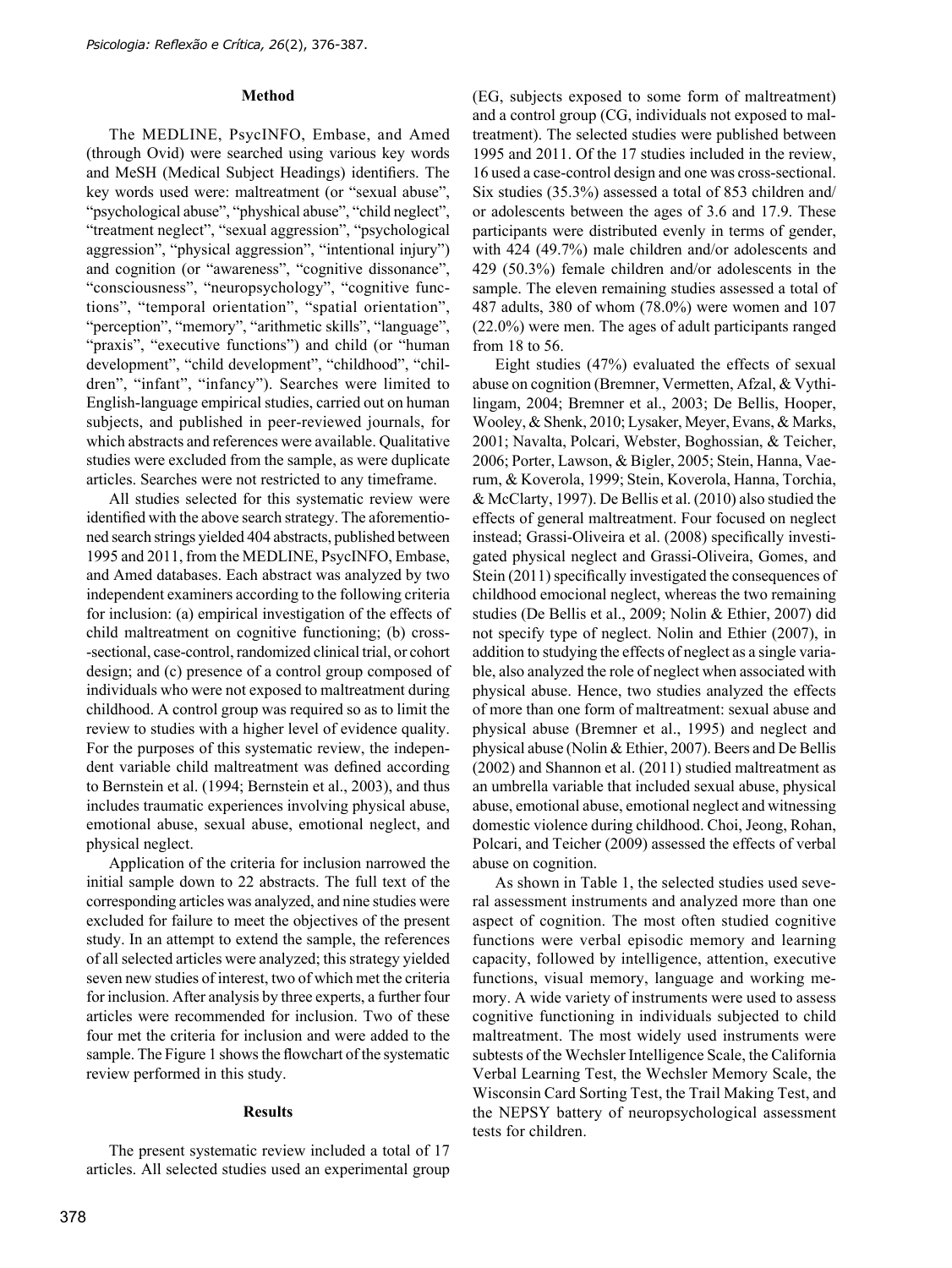

*Figure 1*. Article selection flowchart.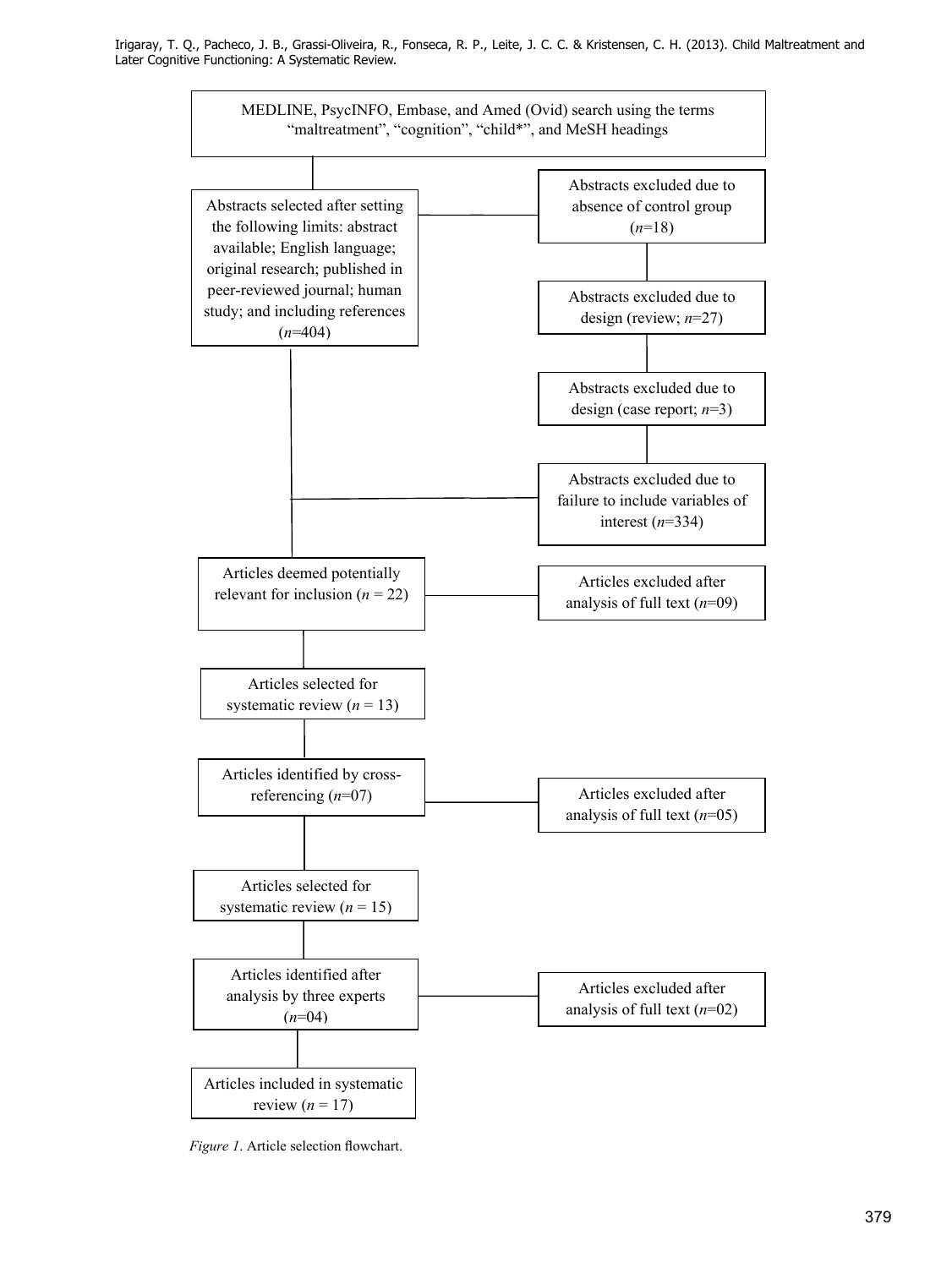### Table 1

| Author (year)                    | Sample size<br>Age $(\pm SD)$                                      | Assessment of cognitive function                                                                                                                                                                     | Main findings                                                                                                                                                                                                                                                                                                                     |
|----------------------------------|--------------------------------------------------------------------|------------------------------------------------------------------------------------------------------------------------------------------------------------------------------------------------------|-----------------------------------------------------------------------------------------------------------------------------------------------------------------------------------------------------------------------------------------------------------------------------------------------------------------------------------|
| Adult studies                    |                                                                    |                                                                                                                                                                                                      |                                                                                                                                                                                                                                                                                                                                   |
| Bremner et al.<br>(1995)         | $N = 41$<br>EG=39.7 $(7.1)$<br>$CG=36.7(10.0)$                     | WMS-R (verbal*), WMS-R<br>(visual); Verbal Selective<br>Reminding Test*; Visual and<br>Verbal Selective Reminding<br>Test*; WAIS-R (Arithmetic,<br>Vocabulary, Block Design, Picture<br>Arrangement) | The EG (history of physical and sexual abuse<br>in childhood) scored significantly lower than<br>the CG on verbal episodic memory tasks<br>(immediate and delayed recall).                                                                                                                                                        |
| Stein et al.<br>(1997)           | $N = 42$<br>EG=32.0 $(6.3)$<br>$CG=30.2(6.4)$                      | WAIS-R (Vocabulary, Similarities,<br>Picture Completion, Block<br>Design, Digit Span, Digit<br>Symbol); CVLT                                                                                         | There were no significant between-group<br>differences in intellectual functioning or<br>verbal episodic memory.                                                                                                                                                                                                                  |
| Stein et al.<br>(1999)           | $N = 42$<br>EG=32.6 $(6.0)$<br>$CG=29.5(6.1)$                      | CVLT; Benton Visual Retention<br>Task; TMT (A and B); WAIS-R<br>(Vocabulary, Digit Symbol,<br>Similarities, Picture Completion,<br>Block Design, Digit Span)                                         | There were no significant between-group<br>differences in verbal episodic memory<br>(immediate and delayed recall), visual<br>memory, attention, or executive function.                                                                                                                                                           |
| Lysaker et al.<br>(2001)         | $N = 43$<br>$M = 45$ years                                         | WCST*; WAIS-III (Letter-<br>Number Sequencing*, Digit<br>Symbol Symbol*, Vocabulary);<br><b>CVLT</b>                                                                                                 | Participants with a history of sexual abuse in<br>childhood had significantly lower executive<br>function, working memory, and information<br>processing speed scores.                                                                                                                                                            |
| Bremner et al.<br>(2003)         | $N = 33$<br>EG1=35 $(6.0)$<br>EG2=32 $(8.0)$<br>$CG=38(7.0)$       | Verbal declarative memory task                                                                                                                                                                       | There were no significant differences<br>between EG1 (history of sexual abuse in<br>childhood and posttraumatic stress disorder),<br>EG2 (history of sexual abuse in childhood,<br>but no posttraumatic stress disorder), or the<br>CG on a verbal declarative memory task.                                                       |
| Bremner et al.<br>(2004)         | $N = 43$<br>EG1=34 $(6.0)$<br>EG2=32 $(8.0)$<br>$CG=32(9.0)$       | WAIS-R (Vocabulary, Block<br>Design, Arithmetic, Picture<br>Arrangement); WMS-R (verbal*);<br>WMS-R (visual)                                                                                         | EG1 (history of sexual abuse in childhood<br>and posttraumatic stress disorder) had<br>significantly lower verbal episodic memory<br>scores as compared to EG2 (history of sexual<br>abuse in childhood, but no posttraumatic<br>stress disorder) and the CG.                                                                     |
| Navalta et al.<br>(2006)         | $N = 45$<br>$EG=20.0$<br>$CG=19.4$                                 | MAS (Visual span)*; GO/NO-<br>GO/STOP*                                                                                                                                                               | The EG (history of sexual abuse in<br>childhood) had significantly lower memory<br>and inhibitory capacity scores as compared<br>to the CG.                                                                                                                                                                                       |
| Grassi-Oliveira<br>et al. (2008) | $N = 49$<br>EG1=39.3 $(9.3)$<br>EG2=39.5 $(7.9)$<br>$CG=36.5(6.3)$ | WMS-R (verbal*)                                                                                                                                                                                      | EG1 (history of physical neglect and<br>major depressive disorder) subjects scored<br>significantly lower on verbal episodic<br>memory (immediate and delayed recall)<br>tasks as compared to EG2 (major depressive<br>disorder but no history of neglect) and CG (no<br>history of neglect and no major depressive<br>disorder). |

*Description of Selected Studies, Including Sample Size, Participant Age, Instruments Used for Assessment of Cognitive Function, and Main Findings*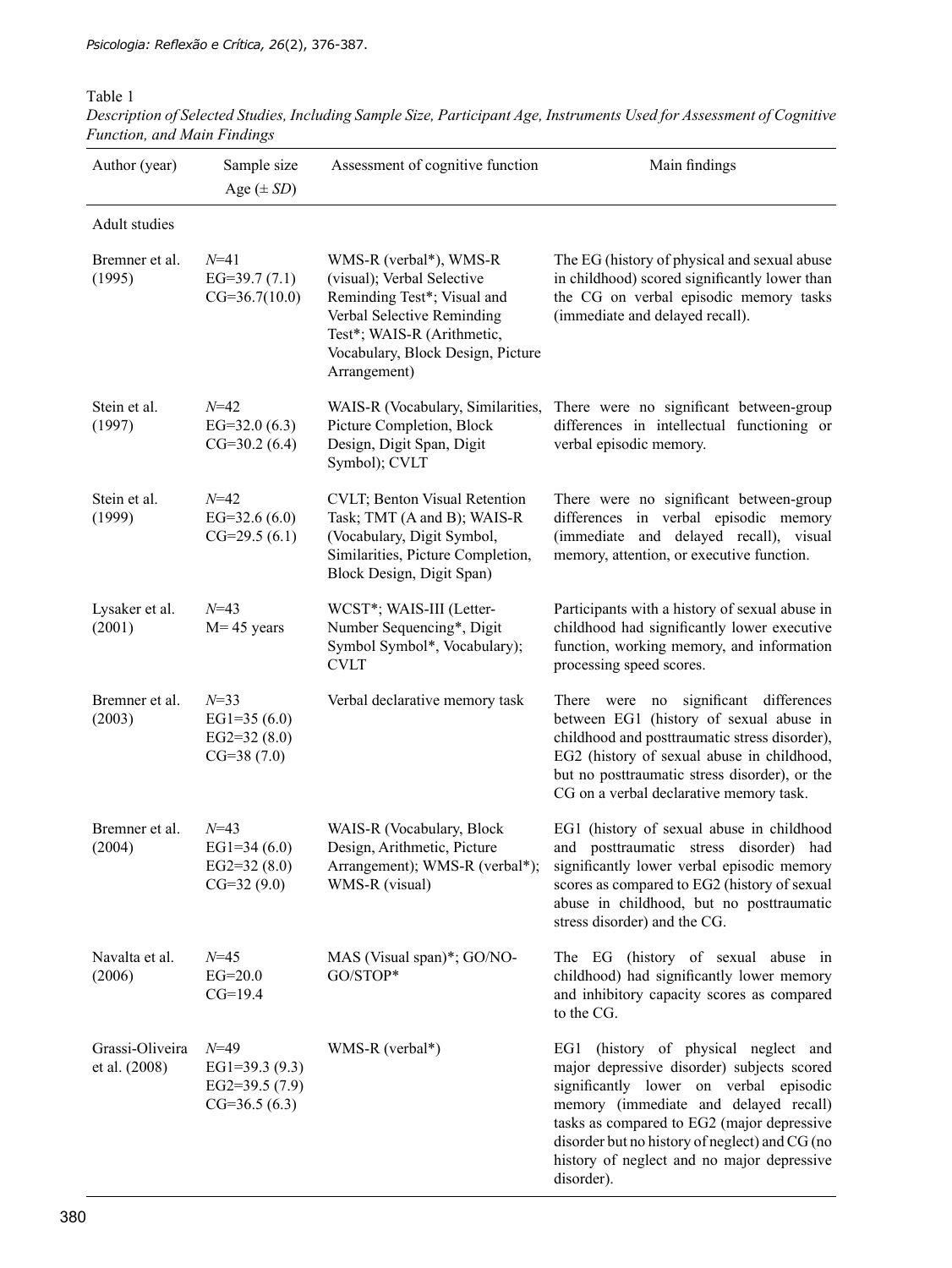| Author (year)                      | Sample size<br>Age $(\pm SD)$                                                              | Assessment of cognitive function                                                                                                                                                                                                                                                                                    | Main findings                                                                                                                                                                                                                                                                                                                                                                                                  |
|------------------------------------|--------------------------------------------------------------------------------------------|---------------------------------------------------------------------------------------------------------------------------------------------------------------------------------------------------------------------------------------------------------------------------------------------------------------------|----------------------------------------------------------------------------------------------------------------------------------------------------------------------------------------------------------------------------------------------------------------------------------------------------------------------------------------------------------------------------------------------------------------|
| Choi et al.<br>(2009)              | $N = 32$<br>$EG = 21.9(2.4)$<br>$CG=21.0(1.6)$                                             | WAIS-III (Verbal IQ and Verbal<br>Comprehension Index)                                                                                                                                                                                                                                                              | There<br>significant<br>between-<br>were<br>no<br>group differences in verbal IQ and verbal<br>comprehension index scores.                                                                                                                                                                                                                                                                                     |
| Shannon et al.<br>(2011)           | $N = 85$<br>$M=41.1$ years<br>(11.7)                                                       | NART, WMS-III (logical<br>memory*, word lists*, letter-<br>number sequencing*).                                                                                                                                                                                                                                     | The EG (history of childhood trauma and<br>schizophrenia) had significantly lower verbal<br>episodic memory (immediate and delayed<br>recall) and working memory scores as<br>compared to the CG. The EG outperformed<br>the CG in a word list recognition task.                                                                                                                                               |
| Grassi-Oliveira<br>et al. (2011)   | $N = 42$<br>EG <sub>1</sub> =39.6 (10.4)<br>EG <sub>2</sub> =42.0 $(8.0)$<br>$CG=10(6.1)$  | Brazilian version of the DRM<br>(Word list the DRM targets*)                                                                                                                                                                                                                                                        | There were no differences between $EG_1, EG_2$ ,<br>and CG in false and true memory scores.<br>$EG1$ subjects (major depressive disorder and<br>history of emotional neglect) were less likely<br>to produce false memories than those in $EG$ ,<br>(major depressive disorder but no history of<br>emotional neglect) or the CG. There were no<br>differences in false item recall between EG,<br>and the CG. |
| Child/<br>adolescent<br>studies    |                                                                                            |                                                                                                                                                                                                                                                                                                                     |                                                                                                                                                                                                                                                                                                                                                                                                                |
| Beers & De<br><b>Bellis</b> (2002) | $N = 29$<br>EG= $11.38(2.60)$<br>$CG=12.17(1.75)$                                          | WISC-III (Vocabulary, Digit<br>Span, Similarities*, Block Design,<br>Object Assembly, Coding);<br>Stroop Color and Word Test*;<br>Digit Vigilance Test*; WCST*;<br>COWAT*; TMT part B; CVLT;<br>Rey-Osterrieth Complex Figure<br>Test*; Money Road Map;<br>Judgment of line orientation*;<br>Grooved Pegboard Test. | The EG (history of maltreatment and<br>posttraumatic stress disorder)<br>exhibited<br>significantly lower<br>attention,<br>executive<br>function and visuospatial function scores as<br>compared to the CG.                                                                                                                                                                                                    |
| Porter et al.<br>(2005)            | $N = 48$<br>$8-14$ years                                                                   | WISC-III: Verbal IQ*; TOMAL*                                                                                                                                                                                                                                                                                        | The EG (history of sexual abuse in childhood)<br>scored significantly lower on verbal IQ<br>and attention and concentration tasks as<br>compared to the CG.                                                                                                                                                                                                                                                    |
| Nolin & Ethier<br>(2007)           | $N = 137$<br>$(6-11 \text{ years})$<br>EG1=9.3 $(2.0)$<br>EG2=8.7 $(1.9)$<br>$CG=8.8(1.8)$ | Purdue Pegboard (motor<br>performance)*, NEPSY (Visual<br>Attention, Auditory Attention and<br>Response Set*, Comprehension<br>of Instructions, Verbal Fluency,<br>Tower*, Knock and Tap, Statue);<br>CVLT; VMI*; WISC-III (Picture<br>Completion, Block Design,<br>Similarities*, Arithmetic*).                    | EG1 (history of neglect and physical abuse)<br>scored significantly lower on manual<br>dexterity, attention, visual-motor integration,<br>arithmetic, and concept learning as compared<br>to the CG. EG2 (history of neglect but no<br>physical abuse) scored significantly lower on<br>manual dexterity, attention, and visual-motor<br>integration tasks as compared to the CG.                              |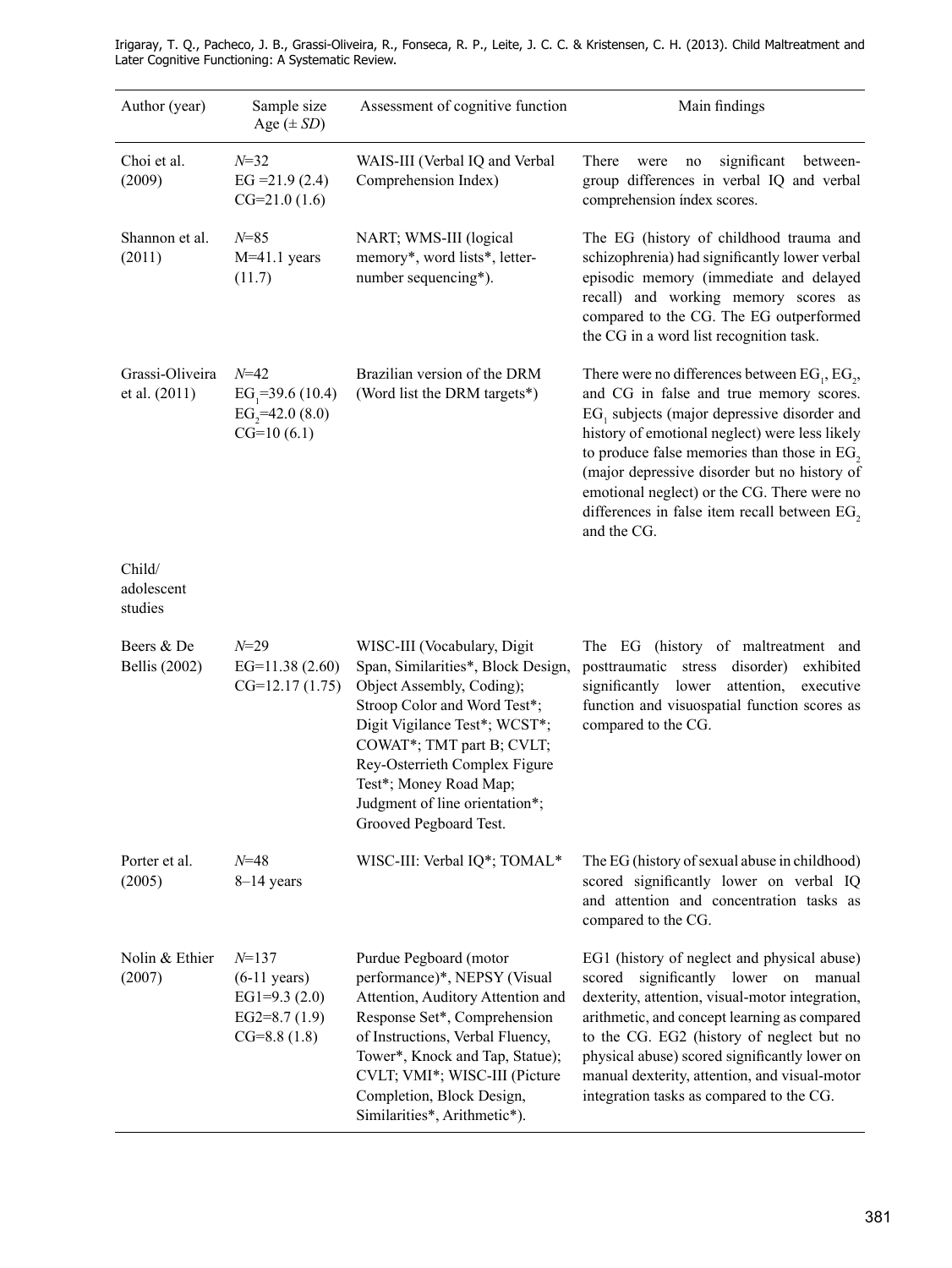| Author (year)                                    | Sample size<br>Age $(\pm SD)$                                     | Assessment of cognitive function                                                                                                                                                                                                                                                                                                                                                                                                                                                                                                                           | Main findings                                                                                                                                                                                                        |
|--------------------------------------------------|-------------------------------------------------------------------|------------------------------------------------------------------------------------------------------------------------------------------------------------------------------------------------------------------------------------------------------------------------------------------------------------------------------------------------------------------------------------------------------------------------------------------------------------------------------------------------------------------------------------------------------------|----------------------------------------------------------------------------------------------------------------------------------------------------------------------------------------------------------------------|
| De Bellis et al.<br>(2009)                       | $N=106$<br>EG1=8.30 $(2.2)$<br>EG2=7.19 $(2.4)$<br>$CG=7.77(1.8)$ | NEPSY (Fine motor: Fingertip)<br>Tapping, Imitative Hand<br>Movements, Visuomotor<br>Precision; Language:<br>Phonological Processing, Speeded<br>Naming*, Comprehension*;<br>Visual-Spatial: Design Copying*,<br>Arrows, Block Construction*;<br>Memory/Learning: Memory for<br>Faces*, Memory for Names*,<br>Narrative Memory*; Attention/<br>Executive Function: Tower*,<br>Auditory Attention, Visual<br>Attention*); Conners' Continuous<br>Performance Test-II; Peabody<br>Picture Vocabulary Test-III*<br>and WPPSI-R (Block Design,<br>Vocabulary). | Both EG1 and EG2 (history of neglect)<br>exhibited significantly lower IQ, attention,<br>visual memory, language, verbal memory,<br>learning, planning, problem solving, and<br>naming scores as compared to the CG. |
| Cicchetti,<br>Rogosch,<br>Howe, & Toth<br>(2010) | $N = 317$<br>$M=9.17$ years<br>(2.43)                             | CVLT; Peabody Picture<br>Vocabulary Test-III.                                                                                                                                                                                                                                                                                                                                                                                                                                                                                                              | There were no significant between-group<br>differences in verbal episodic memory.                                                                                                                                    |
| De Bellis et al.<br>(2010)                       | $N = 216$<br>$M=10.8$ years<br>(3.5)                              | Memory);<br>Complex Figure Test; CVLT; CPT- IQ.<br>II; WISC-III or WPPSI-R (Block<br>Design, Vocabulary).                                                                                                                                                                                                                                                                                                                                                                                                                                                  | NEPSY (Face Memory, Narrative There were no significant between-group<br>Rey-Osterrieth differences in verbal memory, attention, or                                                                                  |

*Note*. Legend: CVLT = California Verbal Learning Test; CPT-II= Conners' Continuous Performance Test-II; MAS = Memory Assessment Scale; NART = National Adult Reading Test; TMT = Trail Making Test; TOMAL = Test of Memory and Learning; VMI = Beery-Buktenica Developmental Test of Visual-Motor Integration; WAIS-III = Wechsler Adult Intelligence Scale-III; WAIS-R = Wechsler Adult Intelligence Scale, Revised; WISC-III = Wechsler Intelligence Scale for Children-III; WCST = Wisconsin Card Sorting Test; WMS-III = Wechsler Memory Scale, Third Edition; WMS-R = Wechsler Memory Scale, Revised; WPPSI-R = Wechsler Preschool and Primary Scale of Intelligence, Revised.  $EG =$  experiment group;  $CG =$  control group.

 $*$  *p* <.05.

Table 1 presents the main findings of the 17 studies included in this review as to the effects of maltreatment on cognition. Analysis of data suggests that exposure to child maltreatment is associated with cognitive changes in adults and children/teenagers alike. The most widely studied form of maltreatment was sexual abuse, wit zh most samples consisting of adult female subjects. Of the 17 studies analyzed, six  $(35.3\%)$  found no statistically significant between-group differences in cognitive functioning: verbal episodic memory, attention, IQ, visual memory, executive function, and verbal comprehension index.

Of the 11 studies carried out in adults, seven (63.6%) showed found between-group difference and suggest that children subjected to child maltreatment exhibit impairment of: verbal declarative memory; executive functions, such as problem solving, planning ahead, mental flexibility (set-shifting); the central executive component of working memory; inhibition; information processing speed; and abstract reasoning in adulthood.

Of the six studies that assessed the effects of maltreatment on cognitive functioning in children or adolescents, two  $(33.3\%)$  showed no significant between-group differences in cognitive functioning. On the other hand, four (66.7%) found that maltreatment is associated with attention deficits, impairment of executive functions such as problem solving, abstract reasoning, and word naming, planning, working memory, inhibition, mental flexibility, memory , visual-spatial function, visual-motor integration and language.

Some studies also analyzed the severity of maltreatment. This variable was associated with lower performance IQ and overall IQ scores (Bremner et al., 1995) and negatively correlated with verbal declarative memory (delayed recall; Bremner et al., 2004). Navalta et al. (2006) found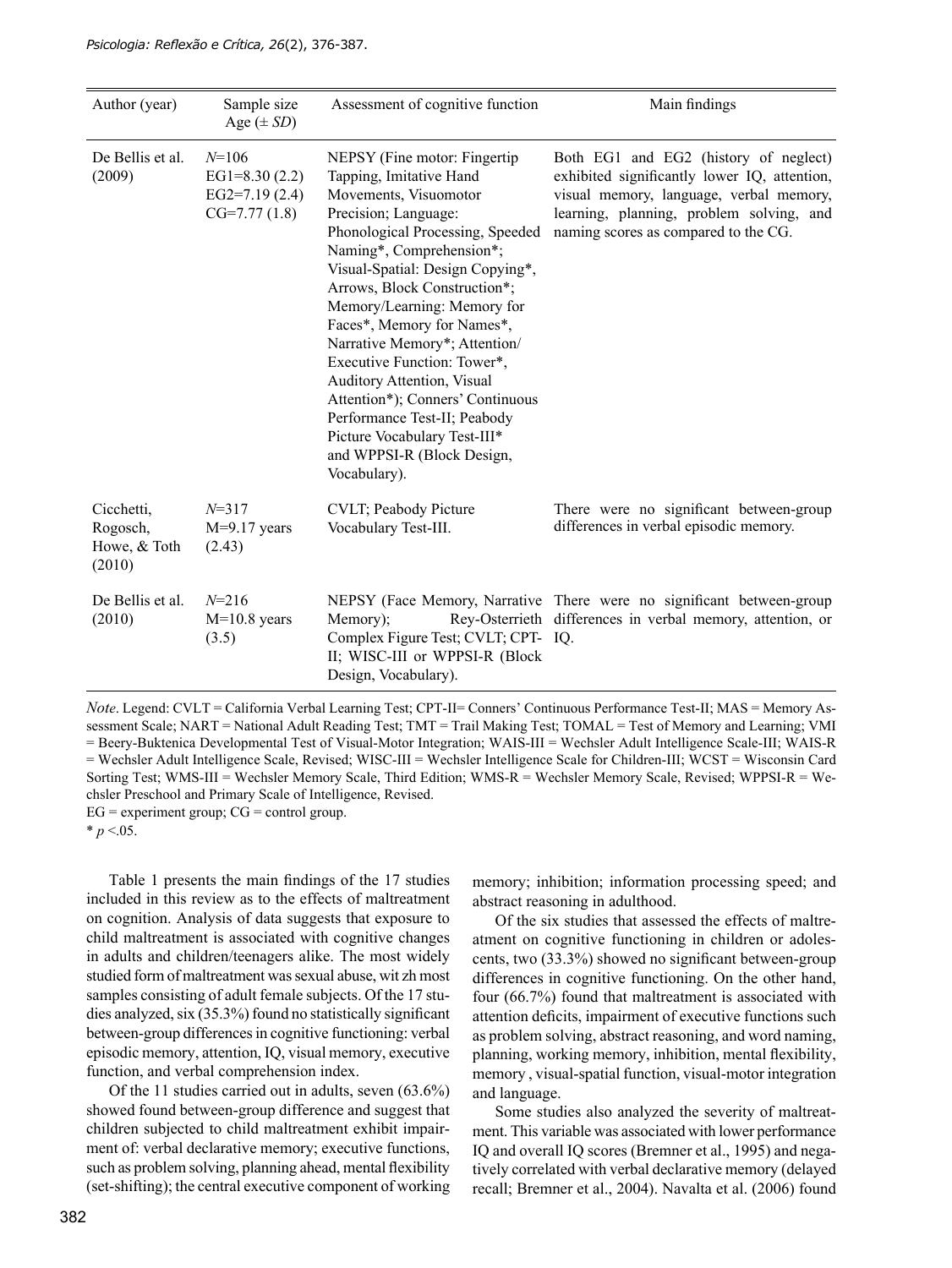no significant between-group differences in Memory Assessment Scales (MAS) scores or verbal and short-term memory scores. However, the duration of sexual abuse by a closely related perpetrator was strongly associated with all forms of memory impairment (short term: *p* =.009; verbal: *p* = .05; visual: *p* =.004; global: *p* = .0003). Linear regression analysis indicated that, for each year of abuse, there was a 2.4% (*SD* = .8%) reduction in short-term memory, a 2.0% (*SD* = 1.0%) reduction in verbal memory, a 1.9% (*SD*   $=$  .6%) reduction in visual memory and a 2.3% (*SD* = .5%) reduction in global memory scores. On the GO/NO-GO/ STOP attention task, subjects in the experimental group showed greater variability in reaction times—evidence of impaired inhibitory capacity (Navalta et al., 2006).

Exposure to more than one form of maltreatment was assessed by Nolin and Ethier (2007), who investigated the neuropsychological impact of exposure to physical abuse and neglect. Their results suggested that children exposed to both forms of maltreatment (neglect and abuse) performed worse on cognitive function tests than did children subjected to neglect alone.

The studies of Grassi-Oliveira et al. (2008), Grassi-Oliveira et al. (2011), Lysaker et al. (2001) and Shannon et al. (2011) stand out, as they assessed the impact of maltreatment on clinical samples – subjects with schizophrenia/schizoaffective disorder or major depressive disorder respectively. Overall, clinical samples and those with a history of childhood maltreatment performed poorly on tasks meant to assess cognitive function (executive functions: problem solving, abstract reasoning, planning ahead, mental flexibility, working memory, information processing speed; verbal episodic memory: measures of immediate, delayed, and verbal recall). According to Lysaker et al. (2001) the study design precludes analysis of potential causal relationships between disease and impairment. However, the impairments described in this study are similar to those reported in studies that assessed cognitive function in participants with no psychiatric disorders.

Data analysis showed that most studies found differences between the experiment and control groups on comparison of cognitive function-related variables. Furthermore, the authors sought to control for variables that could interfere with the study phenomenon, whether by matching groups according to these variables or by providing for them as covariates during analysis. Variables regarded as confounders by the studies' authors included IQ, socio-demographic status, age, educational background, substance abuse, psychiatric or neurological disorders, and medication use.

Overall, the confounders most often controlled for in studies were socioeconomic status and IQ. After Bonferroni correction for multiple comparisons, the differences reported by Beers and De Bellis (2002) remained significant only for the attention and executive function (problem solving, abstract reasoning, planning ahead, mental flexibility, working memory, inhibition, word naming) domains. Porter et al. (2005) found significant betweengroup differences in verbal IQ, attention, and memory. After controlling for both IQ and socioeconomic status, no significant differences in cognitive functioning were detectable. Likewise, De Bellis et al. (2009) found that significant between-group differences remained for all measures except visual-spatial function after controlling for IQ.

#### **Discussion**

The findings of this review show a variety of cognitive functions assessed and, consequently, a broad range of neuropsychological instruments used. Although the neurocognitive effects of psychological trauma have been studied for at least three decades, there is still little consensus on which cognitive domains are most affected (Twamley et al., 2009). In the 17 studies included in the review sample, the most commonly studied functions were memory/learning, attention, intelligence and executive functions and. On the one hand, exploration of these domains appears to be a natural development of the emphasis on memory process changes (Goodman et al., 2010) and on the neural structures underlying these processes—as shown in preclinical (Vermetten & Bremner, 2002), clinical (Kindt, Soeter, & Vervliet, 2009; Vermetten & Bremner, 2002; Woon, Sood, & Hedges, 2010), and translational studies (Ressler & Mayberg, 2007; Teicher, Tomoda, & Andersen, 2006). On the other hand, a growing evidence base points to prefrontal structure changes and executive function impairments in association with psychological trauma and PTSD (Daniels et al., 2010; Morey et al., 2009; Weber et al., 2005). Beyond the domain of memory, increasing interest in the role of executive function components in trauma appears to reflect the notion that medial prefrontal structures play a critical role in reducing conditioned fear (Milad & Quirk, 2002; Shin, Rauch, & Pitman, 2005), and that dorsolateral prefrontal structures are associated with the executive deficits commonly seen in PTSD (Leskin  $&$ White, 2007).

In their review, Horner and Hamner (2002) reported that cognitive impairment, as diagnosed by neuropsychological testing, occurred in a relatively uniform manner regardless of the stressor event. According to the studies assessed in this review, the cognitive functions most commonly impaired in individuals with PTSD include (a) memory (to a greater extent in terms of immediate retrieval of verbal and visual information; to a lesser extent, in terms of non-immediate retrieval); (b) attention, both verbal and visual; and (c) executive functions, including problem solving (Horner & Hamner, 2002). In their influential cognitive model of PTSD, Ehlers and Clark (2000) place particular emphasis on errors in interpretation of environmental stimuli, self-monitoring difficulties, and impaired integration of memory content—processes in which executive functions play a role (Mesulan, 2000;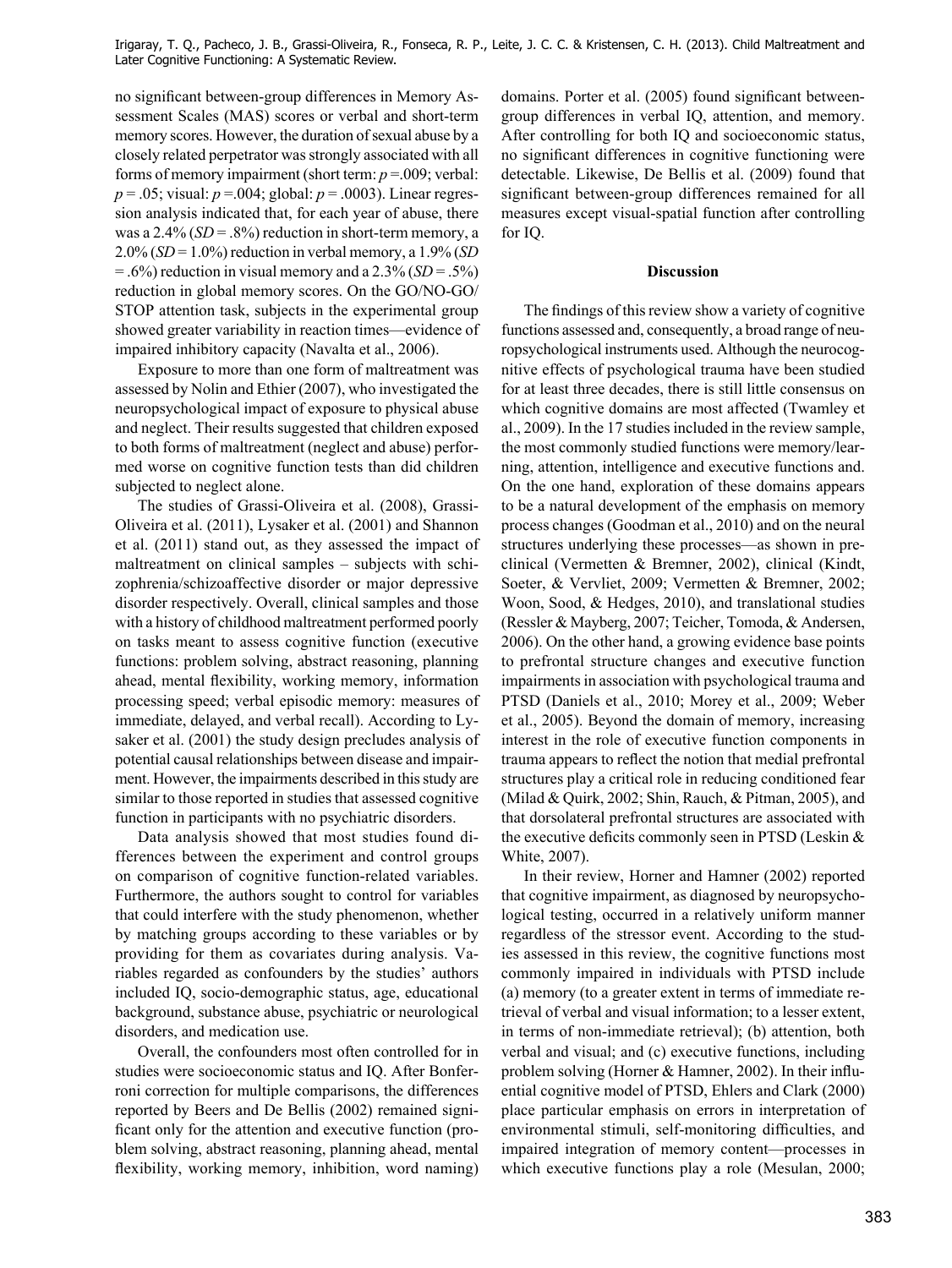Royall et al., 2002) and impairment of which appears to be a core symptom of PTSD.

Although there is no consensus definition of executive function and the processing of each of its individual components has yet to be clarified in the literature, it bears noting that the present review found evidence of maltreatment-related impairment of cognitive processes implicated in executive function, such as problem solving, planning, working memory, inhibition, mental flexibility, information processing speed and abstract reasoning. Overall, have suggested that executive function is impaired in combat veterans (Vasterling, Brailey, Constans, & Sutker, 1998), former prisoners of war (Sutker, Vasterling, Brailey, & Allain, 1995), or individuals exposed to a variety of stressors, including combat and sexual abuse (Koenen et al., 2001). Furthermore, the brain structures associated with frontal-subcortical circuits, which provide the neuronal substrate for executive function (Heyder, Suchan, & Daum, 2004; Royall et al., 2002), have been implicated in PTSD (Bremner, 2002; De Bellis, 2005; Yehuda, 2001).

Overall, studies that investigated the effects of child maltreatment on cognitive functioning in adulthood showed impairment in verbal episodic memory, executive function, and working memory. On the other hand, studies of children and adolescents subjected to child maltreatment revealed impairment in attention and executive functions. Some conclusions may be drawn from the findings of the studies analyzed in this review. Firstly, child and adolescence maltreatment has deleterious effects on cognitive function in childhood and adolescence. The findings that indicate this remain significant even after controlling for potential confounders, including IQ, socio-demographic status, medication use, or comorbid psychiatric disorders. Broadly speaking, the main findings of the studies included herein show that subjects exposed to maltreatment (both adults and children) perform poorly on tasks designed to assess verbal episodic memory, working memory, attention, and executive function. Therefore, this study shows that traumatic stressor events occurring in childhood or adolescence pose a risk to both short- and long-term development by inducing cognitive impairment (Margolin, 2005).

Some of the studies analyzed in this review (Bremner et al., 1995; Bremner et al., 2004; Navalta et al., 2006) reported associations between abuse severity and low IQ, poor performance in verbal and visual memory tasks, and impaired attention and executive functions (inhibition). These results clearly show the deleterious effect of prolonged exposure to maltreatment on cognitive functioning; furthermore, they suggest a dire need for studies that take into account type, severity, and duration of abuse.

Exposure to more than one form of maltreatment was analyzed by Nolin and Ethier (2007), who found that children exposed to both neglect and abuse performed worse on cognitive function tests than did children subjected to neglect alone. This suggests that exposure to more than one type of maltreatment may have a worse impact on cognitive functioning, and thus pose a cumulative risk of negative developmental effects (Cicchetti & Toth, 2005).

In this systematic review, six studies found no association between child maltreatment and changes in cognitive function. One possible explanation for this finding is that these studies may have failed to control for confounders such as age at onset of maltreatment, developmental stage at the time of maltreatment, and amount, intensity, and type of maltreatment (Cicchetti et al., 2010). Other factors, such as sample size and recruitment site, may also have influenced results (Choi et al., 2009; Stein et al., 1999).

De Bellis et al. (2010) suggest that studies of child maltreatment should: (a) use larger samples; (b) use longitudinal and (c) multicenter designs; (d) include clinicians with specialist expertise in developmental assessment and cognitive neuroscience. Stein et al. (1999) maintain that traumatic stressors of different types will necessarily produce different neurocognitive sequelae. Hence, one may infer that the type and intensity of trauma, the gender of the traumatized person and their developmental stage at the time of trauma, and the time elapsed between exposure to the traumatic event and testing may interact and influence the extent of vulnerability to neurocognitive dysfunction.

Analysis of articles for inclusion in this review uncovered certain methodological shortcomings that must be noted. Limitations included: (a) use of several assessment instruments and investigation of more than one aspect of cognition, with no effort toward standardization of the neuropsychological instruments employed in assessment of cognitive function (most studies); (b) small sample size; (c) adult-centered samples (only six studies were carried out on children/teenagers); (d) almost exclusive focus on sexual and physical abuse to the detriment of other forms of maltreatment, including emotional abuse and emotional neglect e; (e) wide variability in study design as far as detection of maltreatment is concerned (data collection techniques ranged from self-reporting to review of case records of social and protection services); (f) the study samples were composed mostly of female participants.

In general, the studies included in this systematic review show that traumatic childhood experiences – such as maltreatment – may cause cognitive changes in adults and children/teenagers alike. In an apparent paradox considering the staggering risk it poses to development, maltreatment in childhood may be the single factor most susceptible to prevention and intervention (De Bellis, 2005). There is a pressing need for further studies on this topic that might contribute to our understanding of the cognitive impairments associated with child maltreatment. Furthermore, the identification of such impairments provides an opportunity for implementation of specific cognitive-behavioral and pharmacological interventions (Brewin, 2006; Friedman, 2005), in order to minimize the negative effects of child maltreatment.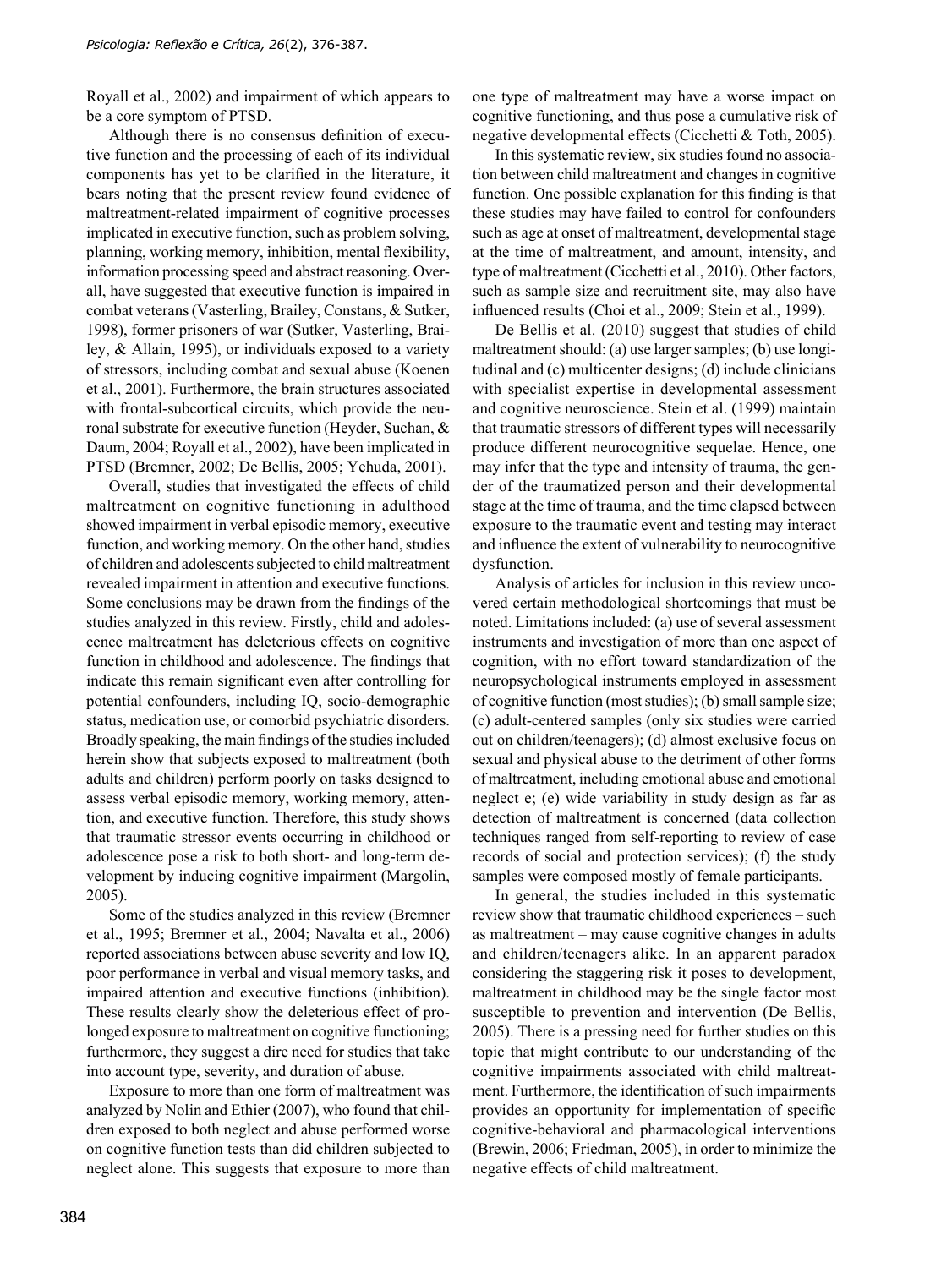#### **References**

- Beers, S. R., & De Bellis, M. D. (2002). Neuropsychological function in children with maltreatment-related posttraumatic stress disorder. *American Journal of Psychiatry, 159*(3), 483-486.
- Bernstein, D. P., Fink, L., Handelsman, L., Foote, J., Lovejoy, M., Wenzel, K., …Ruggiero, J. (1994). Initial reliability and validity of a new retrospective measure of child abuse and neglect. *American Journal of Psychiatry, 151*(8), 1132-1136.
- Bernstein, D. P., Stein, J. A., Newcomb, M. D., Walker, E., Pogge, D., Ahluvalia, T., …Zule, W. (2003). Development and validation of a brief screening version of the Childhood Trauma Questionnaire. *Child Abuse* & *Neglect, 27*(2), 169- 190.
- Boden, J. M., Horwood, L. J., & Fergusson, D. M. (2007). Exposure to childhood sexual and physical abuse and subsequent educational achievement outcomes. *Child Abuse* & *Neglect, 31*(10), 1101-1114.
- Bremner, J. D. (1999). Does stress damage the brain? *Biological Psychiatry, 45*(7), 797-805.
- Bremner, J. D. (2002). *Does stress damage the brain? Understanding trauma-related disorders from a mind-body perspective*. New York: W.W. Norton.
- Bremner, J. D., Randall, P., Scott, T. M., Capelli, S., Delaney, R., McCarthy, G., & Charney, D. S. (1995). Deficits in short-term memory in adult survivors of childhood abuse. *Psychiatric Research, 59*(1-2), 97-107.
- Bremner, J. D., Vermetten, E., Afzal, N., & Vythilingam, M. (2004). Deficits in verbal declarative memory function in women with childhood sexual abuse-related posttraumatic stress disorder. *Journal of Nervous and Mental Disease, 192*(10), 643-649.
- Bremner, J. D., Vythilingam, M., Vermetten, E., Southwick, S. M., McGlashan, T., Nazeer, A., …Charney, D. S. (2003). MRI and PET study of deficits in hippocampal structure and function in women with childhood sexual abuse and posttraumatic stress disorder. *American Journal of Psychiatry, 160*(5), 924-932.
- Brewin, C. R. (2006). Implications for clinical evaluation. In J. J. Vasterling & C. R. Brewin (Eds.), *Neuropsychology of PTSD: Biological, cognitive, and clinical perspectives* (pp. 271-291). New York: Guilford.
- Briere, J. (1997). *Psychological assessment of adult posttraumatic states.* Washington, DC: American Psychological Association.
- Briere, J., & Elliott, D. M. (2003). Prevalence and psychological sequelae of self-reported childhood physical and sexual abuse in a general population sample of men and women*. Child Abuse* & *Neglect, 27*(10), 1205-1222.
- Brito, A. M. M., Zanetta, D. M. T., Mendonça, R. C. V., Barison, S. Z. P., & Andrade, V. A. G. (2005). Violência doméstica contra crianças e adolescentes: Estudo de um programa de intervenção. *Ciência* & *Saúde Coletiva, 10*(1), 143-149.
- Choi, J. , Jeong, B., Rohan, M. L., Polcari, A. M., & Teicher, M. H. (2009). Preliminary evidence for white matter tract abnormalities in young adults exposed to parental verbal abuse. *Biological Psychiatry, 65*(3), 227-234.
- Cicchetti, D., & Toth, S. L. (2005). Child maltreatment. *Annual Review of Clinical Psychology, 1*, 409-438.
- Cicchetti, D., Rogosch, F. A., Howe, M. L., & Toth, S. L. (2010). The effects of maltreatment and neuroendocrine regulation on memory performance. *Child Development, 81*(5), 1504-1519.
- Daniels, J. K., McFarlane, A. C., Bluhm, R. L., Moores, K. A., Clark, C. R., Shaw, M. E., …Lanius, R. A. (2010). Switching between executive and default mode networks in posttraumatic stress disorder: Alterations in functional connectivity. *Journal of Psychiatry and Neuroscience, 35*(4), 258-266.
- De Bellis, M. D. (2005). The psychobiology of neglect. *Child Maltreatment, 10*(2), 150-172.
- De Bellis, M. D., Hooper, S. R., & Sapia, J. L. (2005). Early trauma exposure and the brain. In J. J. Vasterling & C. R. Brewin (Eds.), *Neuropsychology of PTSD: Biological, cognitive, and clinical perspectives* (pp. 153-177). New York: Guilford.
- De Bellis, M. D., Hooper, S. R., Spratt, E. G., & Woolley, D. P. (2009). Neuropsychological findings in childhood neglect and their relationships to pediatric PTSD. *Journal of the International Neuropsychological Society, 15*(6), 868-878.
- De Bellis, M. D., Hooper, S. R., Woolley, D. P., & Shenk, C. E. (2010). Demographic, maltreatment, and neurobiological correlates of PTSD symptoms in children and adolescents. *Journal of Pediatric Psychology, 35*(5), 570-577.
- Dube, S. R., Felitti, V. J., Dong, M., Chapman, D. P., Giles, W. H., & Anda, R. F. (2003). Childhood abuse, neglect, and household dysfunction and the risk of illicit drug use: The Adverse Childhood Experiences Study. *Pediatrics*, *111*(3), 564-572.
- Eckenrode, J., Laird, M., & Doris, J. (1993). School performance and disciplinary problems among abused and neglected children. *Developmental Psychology, 29*(1), 53-62.
- Ehlers, A., & Clark, D. M. (2000). A cognitive model of posttraumatic stress disorder. *Behaviour Research and Therapy, 38*(4), 319-345.
- Faleiros, J. M., Matias, A. S. A., & Bazon, M. R. (2009). Violência contra crianças na cidade de Ribeirão Preto, São Paulo, Brasil: A prevalência dos maus-tratos calculada com base em informações do setor educacional. *Cadernos de Saúde Pública, 25*(2), 337-348.
- Friedman, M. J. (2005). Pharmacological approaches to cognitive deficits associated with PTSD. In J. J. Vasterling  $&C$ . R. Brewin (Eds.), *Neuropsychology of PTSD: Biological, cognitive, and clinical perspectives* (pp. 292-325). New York: Guilford.
- Gilbert, R., Widom, C. S., Browne, K., Fergusson, D. M., Webb, E., & Janson, S. (2009). Burden and consequences of child maltreatment in high-income countries. *Lancet, 373*(9657), 68-81.
- Glaser, D. (2000) . Child abuse and neglect and the brain- A review. *Journal of Child Psychology and Psychiatry, 41*(1), 97-116.
- Goodman, G. S., Quas, J. A., & Ogle, C. M. (2010). Child maltreatment and memory. *Annual* Review *of Psychology, 61*, 325-351.
- Grassi-Oliveira, R., Ashy, M., & Stein, L. M. (2008). Psychobiology of childhood maltreatment: Effects of allostatic load? *Revista Brasileira de Psiquiatria, 30*(1), 60-68.
- Grassi-Oliveira, R., Gomes, C. F., & Stein, L. M. (2011). False recognition in women with a history of childhood emotional neglect and diagnose of recurrent major depression. *Consciousness and Cognition, 20*(4), 1127-1134.
- Heyder, K., Suchan, B., & Daum, I. (2004). Cortico-subcortical contributions to executive control. *Acta Psychologica, 115*(2- 3), 271-289.
- Horner, M. D., & Hamner, M. B. (2002). Neurocognitive functioning in posttraumatic stress disorder. *Neuropsychology Review, 12*(1), 15-30.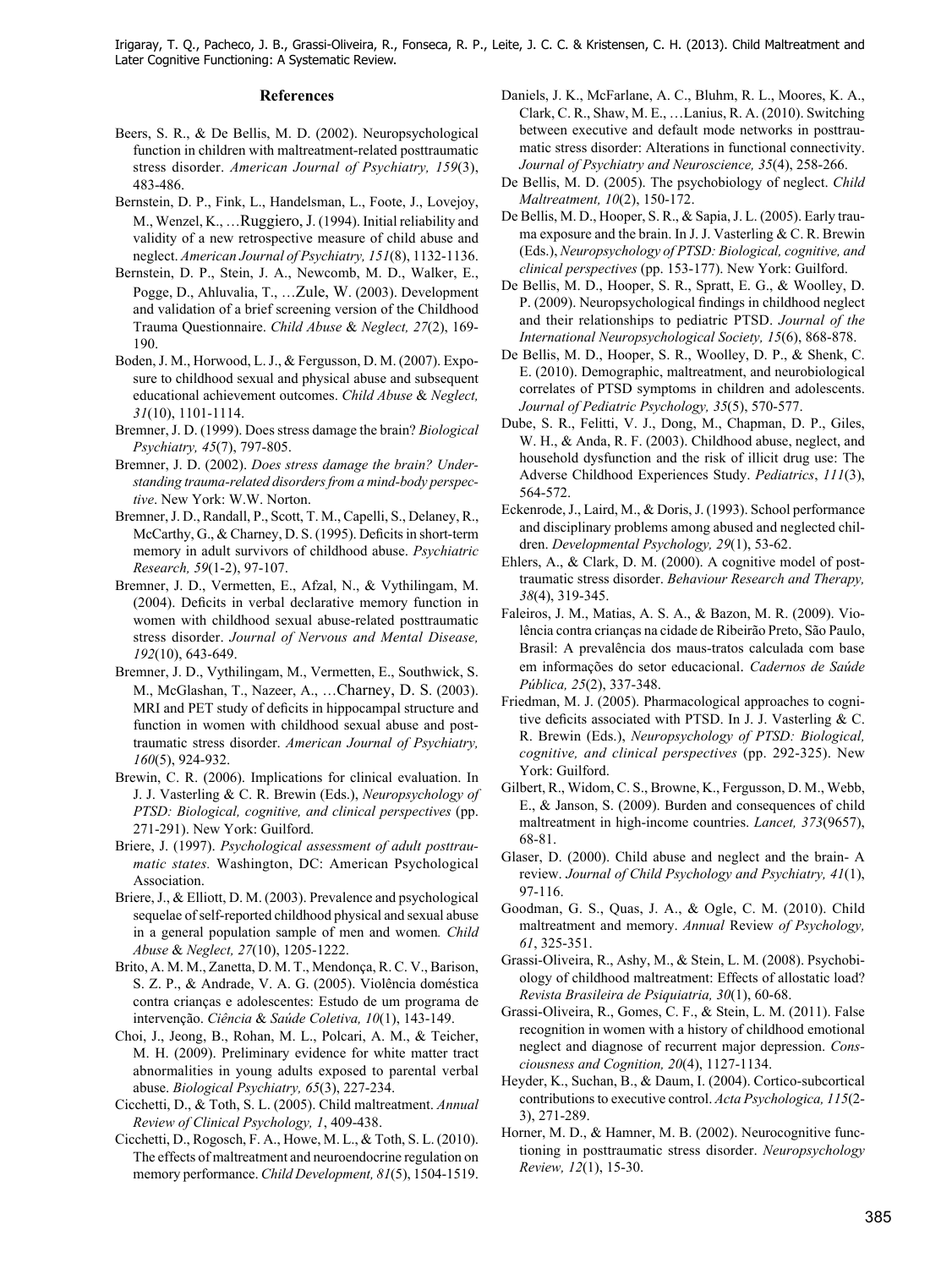- Hussey, J. M, Chang, J. J., & Kotch, J. B. (2006). Child maltreatment in the United States: Prevalence, risk factors, and adolescent health consequences. *Pediatrics, 118*(3), 933-942.
- Johnson, J. G., Cohen, P., Gould, M. S., Kasen, S., Brown, J., & Brook, J. S. (2002). Childhood adversities, interpersonal difficulties, and risk for suicide attempts during late adolescence and early adulthood. *Archives of General Psychiatry*, *59*(8), 741-749.
- Kendall-Tackett, K. A., & Eckenrode, J. (1996). The effects of neglect on academic achievement and disciplinary problems: A developmental perspective. *Child Abuse* & *Neglect*, *20*(3), 161-169.
- Kindt, M., Soeter, M., & Vervliet, B. (2009). Beyond extinction: Erasing human fear responses and preventing the return of fear. *Nature Neuroscience, 12*(3), 256-258.
- Koenen, K. C., Driver, K. L., Oscar-Berman, M., Wolfe, J., Folsom, S., Huang, M. T., & Schlesinger, L. (2001). Measures of prefrontal system dysfunction in posttraumatic stress disorder. *Brain and Cognition, 45*(1), 64-78.
- Kurtz, P. D., Gaudin, J. M., Wodarski, J. S., & Howing, P. T. (1993). Maltreatment and the school-aged child: School performance consequences. *Child Abuse* & *Neglect*, *17*(5), 581-589.
- Lansford, J. E., Dodge, K. A., Pettit, G. S., Bates, J. E., Crozier, J., & Kaplow, J. (2002). A 12-year prospective study of the long-term eff ects of early child physical maltreatment on psychological, behavioral, and academic problems in adolescence. *Archives of Pediatrics & Adolescent Medicine, 156*(8), 824-830.
- Leskin, L. P., & White, P. M. (2007). Attentional networks reveal executive function deficits in posttraumatic stress disorder. *Neuropsychology, 21*(3), 275-284.
- Lysaker, P. H., Meyer, P., Evans, J. D., & Marks, K. A. (2001). Neurocognitive and symptom correlates of self-reported childhood sexual abuse in schizophrenia spectrum disorders. *Annals of Clinical Psychiatry, 13*(2), 89-92.
- MacMillan, H. L., Fleming, J. E., Trocme, N., Boyle, M. H., Wong, M., Racine, Y. A., …Offord, D. R. (1997). Prevalence of child physical and sexual abuse in the community. Results from the Ontario Health Supplement. *Journal of the American Medical Association, 278*(2), 131-135.
- Margolin, G. (2005). Children's exposure to violence: Exploring developmental pathways to diverse outcomes. *Journal of Interpersonal Violence, 20*(1), 72-81.
- May-Chahal, C., & Cawson, P. (2005). Measuring child maltreatment in the United Kingdom: A study of the prevalence of child abuse and neglect. *Child Abuse* & *Neglect, 29*(9), 969-984.
- McLeer, S. V., Deblinger, E., Henry, D., & Orvaschel, H. (1992). Sexually abused children at high risk for post-traumatic stress disorder. *Journal of the American Academy of Child and Adolescent Psychiatry, 31*, 875-879.
- Mesulan, M. M. (2000). Attentional networks, confusional states and neglect syndromes. In M. M. Mesulam (Ed.), *Principles of behavioral and cognitive neurology* (pp. 174-256). New York: Oxford University Press.
- Mezzacappa, E., Kindlon, D., & Earls, F. (2001). Child abuse and performance task assessments of executive functions in boys. *Journal of Child Psychology and Psychiatry, 42*(8), 1041-1048.
- Milad, M. R., & Quirk, G. J. (2002). Neurons in medial prefrontal cortex signal memory for fear extinction. *Nature, 420*(6911), 70-74.
- Morey, R. A., Dolcos, F., Petty, C. M., Cooper, D. A., Hayes, J. P., LaBar, K. S., & McCarthy, G. (2009). The role of traumarelated distractors on neural systems for working memory and emotion processing in posttraumatic stress disorder. *Journal of Psychiatric Research, 43*(8), 809-817.
- Mullen, P. E., Martin, J. L., Anderson, J. C., Romans, S. E., & Herbison, G. P. (1996). The long-term impact of the physical, emotional, and sexual abuse of children: A community study. *Child Abuse & Neglect*, *20*(1), 7-21.
- Navalta, C. P., Polcari, A., Webster, D. M., Boghossian, A., & Teicher, M. H. (2006). Effects of childhood sexual abuse on neuropsychological and cognitive function in college women. *Journal of Neuropsychiatry* & *Clinical Neurosciences, 18*(1), 45-53.
- Nolin, P., & Ethier, L. (2007). Using neuropsychological profiles to classify neglected children with or without physical abuse. *Child Abuse* & *Neglect, 31*(6), 631-643.
- Porter, C., Lawson, J. S., & Bigler, E. D. (2005). Neurobehavioral sequelae of child sexual abuse. *Child Neuropsychology, 11*(2), 203-220.
- Pynoos, R. S. (1992). Transtorno de estresse pós-traumático em crianças e adolescentes. In B. D. Garfinkel, G. A. Carlson, & E. B. Weller (Eds.), *Transtornos psiquiátricos na infância e adolescência* (pp. 53-65). Porto Alegre, RS: Artes Médicas.
- Ressler, K. J., & Mayberg, H. S. (2007). Targeting abnormal neural circuits in mood and anxiety disorders: From the laboratory to the clinic. *Nature Neuroscience, 10*(9), 1116-1124.
- Rowe, E., & Eckenrode, J. (1999). The timing of academic difficulties among maltreated and nonmaltreated children. *Child Abuse* & *Neglect*, *23*(8), 813-832.
- Royall, D. R., Lauterbach, E. C., Cummings, J. L., Reeve, A., Rummans, T. A., Kaufer, D. I., …Coffey, C. E. (2002). Executive control function: A review of its promise and challenges for clinical research. A report from the Committee on Research of the American Neuropsychiatric Association. *Journal of Neuropsychiatry* & *Clinical Neurosciences, 14*(4), 377-405.
- Savitz, J., van der Merwe, L., Stein, D. J., Solms, M., & Ramesar, R. (2007). Genotype and childhood sexual trauma moderate neurocognitive performance: A possible role for brain-derived neurotrophic factor and apolipoprotein E variants. *Biological Psychiatry, 62*(5), 391-399.
- Shannon, C., Douse, K., McCusker, C., Feeney, L., Barrett, S., & Mulholland, C. (2011). The association between childhood trauma and memory functioning in schizophrenia. *Schizophrenia Bulletin, 37*(3), 531-537.
- Shin, L. M., Rauch, S. L., & Pitman, R. K. (2005). Structural and functional anatomy of PTSD: Findings from neuroimaging research. In J. J. Vasterling & C. R. Brewin (Eds.), *Neuropsychology of PTSD: Biological, cognitive, and clinical perspectives* (pp. 59-82). New York: Guilford.
- Shonk, S. M., & Cicchetti, D. (2001). Maltreatment, competency deficits, and risk for academic and behavioral maladjustment. *Developmental Psychology, 37*(1), 3-17.
- Ska, B., Fonseca, R. P., Scherer, L. C. Oliveira, C. R., Parente, M. A. M. P., & Joanette, Y. (2009). Mudanças no processamento cognitivo em adultos idosos: Déficits ou estratégias adaptativas? *Estudos Interdisciplinares sobre Envelhecimento*, *14*, 13-24.
- Stein, M. B., Hanna, C., Vaerum, V., & Koverola, C. (1999). Memory functioning in adult women traumatized by childhood sexual abuse. *Journal of Traumatic Stress, 12*(3), 527-534.